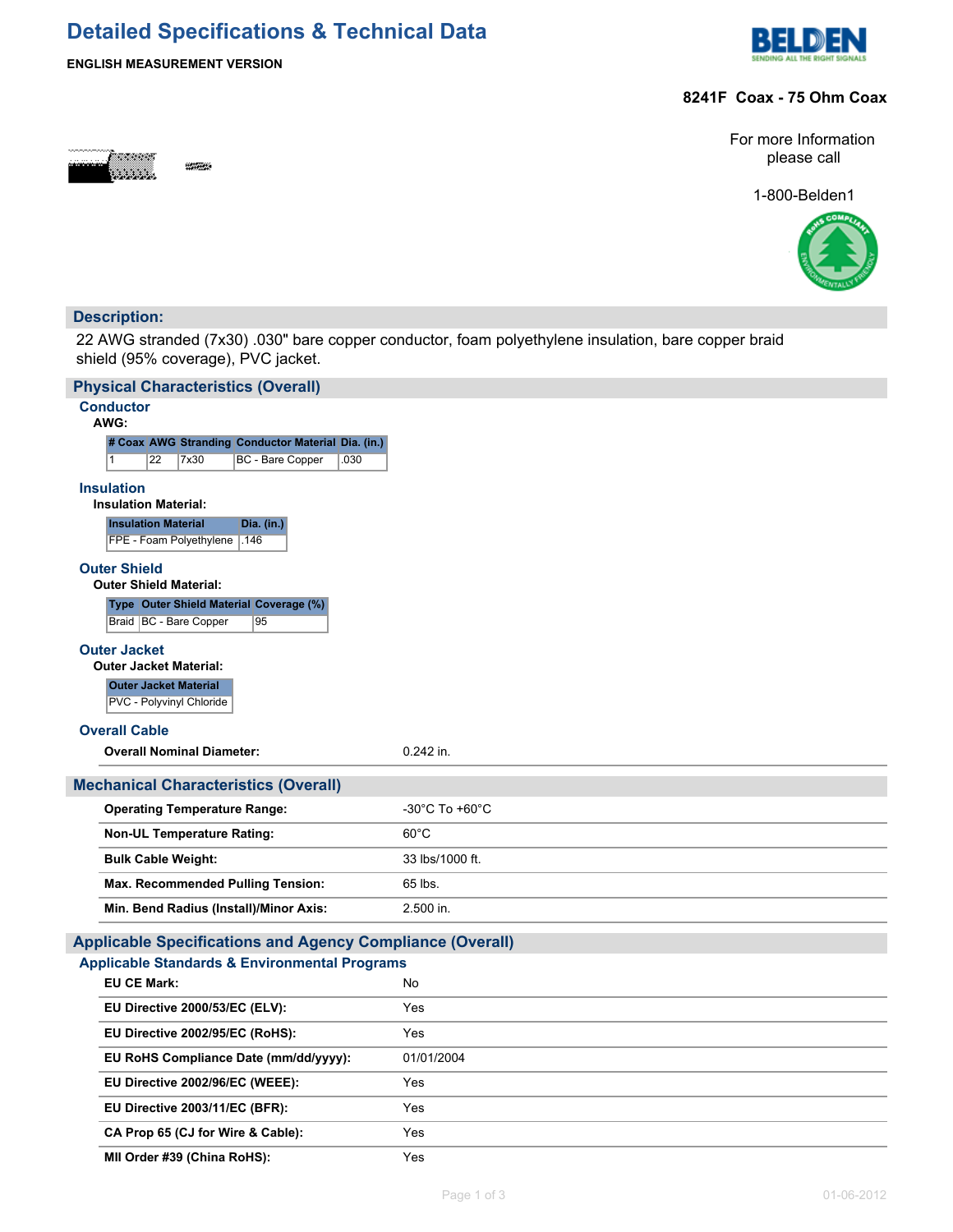# **Detailed Specifications & Technical Data**



## **ENGLISH MEASUREMENT VERSION**

#### **8241F Coax - 75 Ohm Coax**

| <b>RG Type:</b>                                     |                                                              | 59/U |  |  |  |
|-----------------------------------------------------|--------------------------------------------------------------|------|--|--|--|
| <b>Suitability</b>                                  |                                                              |      |  |  |  |
|                                                     | Suitability - Indoor:                                        | Yes  |  |  |  |
|                                                     | <b>Plenum/Non-Plenum</b>                                     |      |  |  |  |
|                                                     | Plenum (Y/N):                                                | No   |  |  |  |
|                                                     | <b>Electrical Characteristics (Overall)</b>                  |      |  |  |  |
|                                                     | Nom. Characteristic Impedance:                               |      |  |  |  |
| 75                                                  | Impedance (Ohm)                                              |      |  |  |  |
|                                                     |                                                              |      |  |  |  |
| Nom. Inductance:                                    |                                                              |      |  |  |  |
| .09                                                 | Inductance (µH/ft)                                           |      |  |  |  |
|                                                     |                                                              |      |  |  |  |
|                                                     | Nom. Capacitance Conductor to Shield:<br>Capacitance (pF/ft) |      |  |  |  |
| 17.3                                                |                                                              |      |  |  |  |
|                                                     | <b>Nominal Velocity of Propagation:</b>                      |      |  |  |  |
| <b>VP</b> (%)                                       |                                                              |      |  |  |  |
| 78                                                  |                                                              |      |  |  |  |
| <b>Nominal Delay:</b>                               |                                                              |      |  |  |  |
| Delay (ns/ft)                                       |                                                              |      |  |  |  |
| 1.3                                                 |                                                              |      |  |  |  |
|                                                     | Nom. Conductor DC Resistance:                                |      |  |  |  |
|                                                     | DCR @ 20°C (Ohm/1000 ft)                                     |      |  |  |  |
| 15                                                  |                                                              |      |  |  |  |
|                                                     | Nominal Outer Shield DC Resistance:                          |      |  |  |  |
|                                                     | DCR @ 20°C (Ohm/1000 ft)                                     |      |  |  |  |
| $\overline{2.6}$                                    |                                                              |      |  |  |  |
| Nom. Attenuation:                                   |                                                              |      |  |  |  |
|                                                     | Freq. (MHz) Attenuation (dB/100 ft.)                         |      |  |  |  |
| $\overline{1}$                                      | $\overline{.3}$                                              |      |  |  |  |
| 10<br>50                                            | $\overline{.9}$<br>2.1                                       |      |  |  |  |
| 100                                                 | 3.0                                                          |      |  |  |  |
| 200                                                 | 4.5                                                          |      |  |  |  |
| 400                                                 | 6.6                                                          |      |  |  |  |
| 700                                                 | 8.9                                                          |      |  |  |  |
| 900<br>1000                                         | 10.1<br>10.9                                                 |      |  |  |  |
|                                                     |                                                              |      |  |  |  |
| Max. Operating Voltage - Non-UL:<br>Voltage         |                                                              |      |  |  |  |
| 300 V RMS                                           |                                                              |      |  |  |  |
|                                                     |                                                              |      |  |  |  |
|                                                     | <b>Misc. Information (Overall)</b>                           |      |  |  |  |
|                                                     | <b>Related Documents:</b>                                    |      |  |  |  |
|                                                     |                                                              |      |  |  |  |
| No related documents are available for this product |                                                              |      |  |  |  |

# **Put Ups and Colors:**

| Item $#$      | Putup    | <b>Ship Weight</b> | Color              | <b>Notes</b> | <b>Item Desc</b>        |
|---------------|----------|--------------------|--------------------|--------------|-------------------------|
| 8241F G7V1000 | 1.000 FT | $36.000$ LB        | <b>RED. MATTE</b>  |              | $ #22$ FPE BRD PVC      |
| 8241F G7W1000 | 1.000 FT | 36.000 LB          | IGREEN. MATTE      |              | $\sharp$ 22 FPE BRD PVC |
| 8241F G7X1000 | 1,000 FT | 36.000 LB          | <b>BLUE, MATTE</b> |              | $ #22$ FPE BRD PVC      |